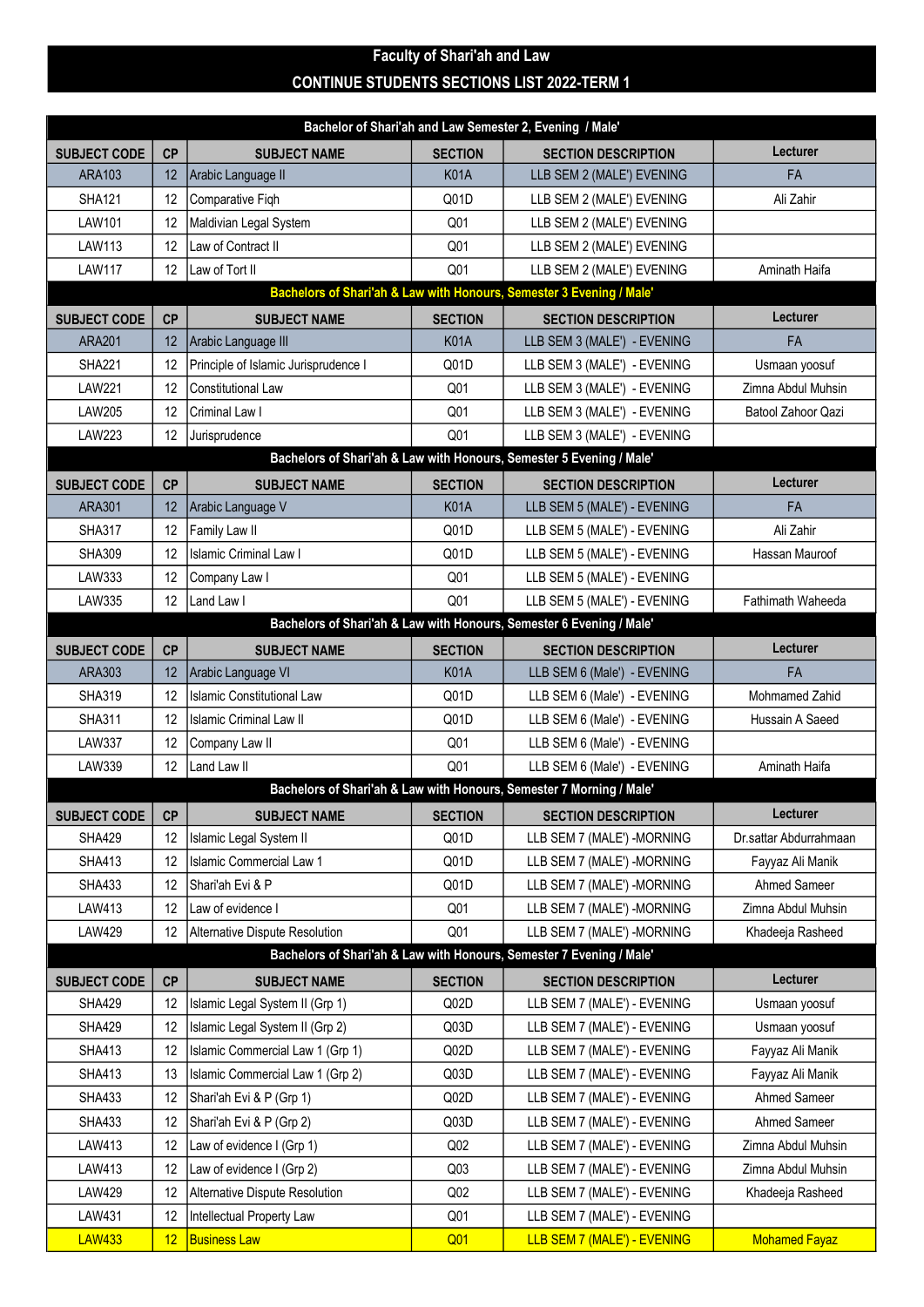| Bachelors of Shari'ah & Law with Honours, Semester 8 Morning / Male' |                                                                    |                                           |                                           |                                                                     |                          |  |  |  |
|----------------------------------------------------------------------|--------------------------------------------------------------------|-------------------------------------------|-------------------------------------------|---------------------------------------------------------------------|--------------------------|--|--|--|
| <b>SUBJECT CODE</b>                                                  | <b>CP</b>                                                          | <b>SUBJECT NAME</b>                       | <b>SECTION</b>                            | <b>SECTION DESCRIPTION</b>                                          | <b>Lecturer</b>          |  |  |  |
| <b>LAW427</b>                                                        | 12                                                                 | <b>Equity and Trust</b>                   | Q <sub>01</sub>                           | LLB SEM 8 (Male') - EVENING                                         | <b>Fathimath Waheeda</b> |  |  |  |
| <b>SHA421</b>                                                        | 12                                                                 | <b>Islamic Commercial Law II</b>          | Q01D                                      | LLB SEM 8 (Male') - EVENING                                         | Mohmamed Zahid           |  |  |  |
| <b>SHA431</b>                                                        | 12                                                                 | <b>Islamic Law of Succession</b>          | Q01D                                      | LLB SEM 8 (Male') - EVENING                                         | Hassan Mauroof           |  |  |  |
| <b>LAW417</b>                                                        | 12                                                                 | Law of evidence II                        | Q <sub>01</sub>                           | LLB SEM 8 (Male') - EVENING                                         |                          |  |  |  |
| LAW435                                                               | 12                                                                 | International Trade and Shipping Law      | Q <sub>01</sub>                           | LLB SEM 8 (Male') - EVENING                                         | Mohamed Fayaz            |  |  |  |
| LAW439                                                               | 12                                                                 | Human Rights Law                          | Q <sub>01</sub>                           | LLB SEM 8 (Male') - EVENING                                         | Batool Zahoor Qazi       |  |  |  |
| Marster of Law Semester 2, Evening /KC                               |                                                                    |                                           |                                           |                                                                     |                          |  |  |  |
| <b>SUBJECT CODE</b>                                                  | <b>CR</b>                                                          | <b>SUBJECT NAME</b>                       | <b>SECTION</b>                            | <b>SECTION DESCRIPTION</b>                                          | <b>Lecturer</b>          |  |  |  |
| LAW613                                                               | 15                                                                 | <b>Employment Law</b>                     | Q20                                       | LLM SEM 2 (KC) BLENDED                                              | Khadeeja Rasheed         |  |  |  |
| <b>LAW607</b>                                                        | 15                                                                 | Cyber Law                                 | Q20                                       | LLM SEM 2 (KC) BLENDED                                              |                          |  |  |  |
| LAW615                                                               | 15                                                                 | Media Law                                 | Q20                                       | LLM SEM 2 (KC) BLENDED                                              |                          |  |  |  |
| LAW611                                                               | 15                                                                 | <b>Advanced Criminal Law &amp; Issues</b> | Q20                                       | LLM SEM 2 (KC) BLENDED                                              | Khadeeja Rasheed         |  |  |  |
| BACHELOR OF ARTS IN POLITICAL SCIENCE AND INTERNATIONAL RELATIONS,   |                                                                    |                                           |                                           |                                                                     |                          |  |  |  |
| <b>SUBJECT CODE</b>                                                  | <b>CP</b>                                                          | <b>SUBJECT NAME</b>                       | <b>SECTION</b>                            | <b>SECTION DESCRIPTION</b>                                          | Lecturer                 |  |  |  |
| <b>POL307</b>                                                        | 15                                                                 | International Law                         | Q <sub>01</sub>                           | BAPIR, SEM 5, MALE', FT                                             | Batool Zahoor Qazi       |  |  |  |
|                                                                      |                                                                    |                                           | <b>Bachelor of Accounting and Finance</b> |                                                                     |                          |  |  |  |
| <b>SUBJECT CODE</b>                                                  | <b>CP</b>                                                          | <b>SUBJECT NAME</b>                       | <b>SECTION</b>                            | <b>SECTION DESCRIPTION</b>                                          | <b>Lecturer</b>          |  |  |  |
| <b>LAW121</b>                                                        | 15                                                                 | Business & Corporate Law                  | Q <sub>01</sub>                           | BAF, SEM 2, MALE', EVE                                              | Mohamed Fayaz            |  |  |  |
|                                                                      |                                                                    |                                           | <b>Bachelor of Business</b>               |                                                                     |                          |  |  |  |
| <b>SUBJECT CODE</b>                                                  | CP                                                                 | <b>SUBJECT NAME</b>                       | <b>SECTION</b>                            | <b>SECTION DESCRIPTION</b>                                          | <b>Lecturer</b>          |  |  |  |
| LAW103                                                               | 15                                                                 | <b>Business Law</b>                       | Q <sub>01</sub>                           | BBUS, SEM 2, MALE', EVE                                             | Mohamed Fayaz            |  |  |  |
|                                                                      |                                                                    |                                           |                                           | Bachelor of Islamic Studies, Semester 4, Evening / Male'            |                          |  |  |  |
| <b>SUBJECT CODE</b>                                                  | <b>CP</b>                                                          | <b>SUBJECT NAME</b>                       | <b>SECTION</b>                            | <b>SECTION DESCRIPTION</b>                                          | Lecturer                 |  |  |  |
| <b>QUR107</b>                                                        | 12                                                                 | Quran II                                  | Q01A                                      | BIS SEM 4 Male' EVE (ARA)                                           | Ali Zaid                 |  |  |  |
| <b>ISL109</b>                                                        | 12                                                                 | Biography of prophets and caliphs         | Q01A                                      | BIS SEM 4 Male' EVE (ARA)                                           | Dr.M.Murusaleen          |  |  |  |
| <b>DHI303</b>                                                        | 15                                                                 | <b>Research Methods</b>                   | K <sub>0</sub> 1D                         | BIS SEM 4 Male' EVE (DHI)                                           | <b>Aminath Zahir</b>     |  |  |  |
| <b>DHI113</b>                                                        | 15                                                                 | Dhivehi for professionals                 | <b>K03D</b>                               | BIS SEM 4 Male' EVE (DHI)                                           | <b>Anwar Ibrahim</b>     |  |  |  |
| <b>CPT101</b>                                                        | 15 <sub>15</sub>                                                   | Computer Applications                     | P01                                       | BIS SEM 4 Male' EVE (DHI)                                           | <b>FEST</b>              |  |  |  |
|                                                                      |                                                                    |                                           |                                           | Bachelor of Islamic Studies, Semester 5, Evening / Male'            |                          |  |  |  |
| <b>SUBJECT CODE</b>                                                  | <b>CP</b>                                                          | <b>SUBJECT NAME</b>                       | <b>SECTION</b>                            | <b>SECTION DESCRIPTION</b>                                          | Lecturer                 |  |  |  |
| <b>ISL221</b>                                                        | 12                                                                 | Analytical Hadith                         | Q01D                                      | BIS SEM 5 Male' EVE                                                 | Aasif Moosa              |  |  |  |
| <b>ISL201</b>                                                        | 12                                                                 | Analytical Exegesis I                     | Q01D                                      | BIS SEM 5 Male' EVE                                                 | Usam Mohamed             |  |  |  |
| <b>ISL219</b>                                                        | 12                                                                 | Islamic Faith II                          | Q01D                                      | BIS SEM 5 Male' EVE                                                 | Mohamed Irushad          |  |  |  |
| <b>ISL315</b>                                                        | 12                                                                 | <b>Islamic Sects</b>                      | Q01D                                      | BIS SEM 5 Male' EVE                                                 | Mohamed irushad          |  |  |  |
| <b>ISL113</b>                                                        | 12                                                                 | Figh of Worship II                        | Q01D                                      | BIS SEM 5 Male' EVE                                                 | Hussain Abdhulla Saeed   |  |  |  |
|                                                                      | Bachelor of Islamic Studies, Semester 6, Evening (Dhivehi) / Male' |                                           |                                           |                                                                     |                          |  |  |  |
| <b>SUBJECT CODE</b>                                                  | <b>CP</b>                                                          | <b>SUBJECT NAME</b>                       | <b>SECTION</b>                            | <b>SECTION DESCRIPTION</b>                                          | <b>Lecturer</b>          |  |  |  |
| <b>ISL331</b>                                                        | 12                                                                 | Science of Hadith I                       | Q01D                                      | BIS SEM 6 Male' EVE                                                 | Aasif Moosa              |  |  |  |
| <b>ISL451</b>                                                        | 12                                                                 | Thematic Study of Exegesis                | Q01D                                      | BIS SEM 6 Male' EVE                                                 | Usam Mohamed             |  |  |  |
| <b>ISL327</b>                                                        | 12                                                                 | <b>Islamic History</b>                    | Q01D                                      | BIS SEM 6 Male' EVE                                                 | Ali Zaid                 |  |  |  |
| <b>ISL329</b>                                                        | 12                                                                 | Principles of Islamic Jurisprudence       | Q01D                                      | BIS SEM 6 Male' EVE                                                 | Ali Zahir                |  |  |  |
| <b>ISL321</b>                                                        | 12                                                                 | Figh of Transactions                      | Q01D                                      | BIS SEM 6 Male' EVE                                                 | Hassan latheef           |  |  |  |
|                                                                      |                                                                    |                                           |                                           | Bachelor of Islamic Studies, Semester 6-3K, BLOCK (Dhivehi) / Male' |                          |  |  |  |
| <b>SUBJECT CODE</b>                                                  | <b>CP</b>                                                          | <b>SUBJECT NAME</b>                       | <b>SECTION</b>                            | <b>SECTION DESCRIPTION</b>                                          | Lecturer                 |  |  |  |
| <b>ISL201</b>                                                        | 12                                                                 | Analytical Exegesis I                     | Q02D                                      | BIS SEM 6 3K Male'                                                  | Fazna Hussein            |  |  |  |
| <b>ISL221</b>                                                        | 12                                                                 | <b>Analytical Hadith</b>                  | Q02D                                      | BIS SEM 6 3K Male'                                                  | Nimal Mohamed            |  |  |  |
| <b>ISL333</b>                                                        | 12                                                                 | Sciences of Quran                         | Q01D                                      | BIS SEM 6 3K Male'                                                  | Mohamed Murusaleen       |  |  |  |